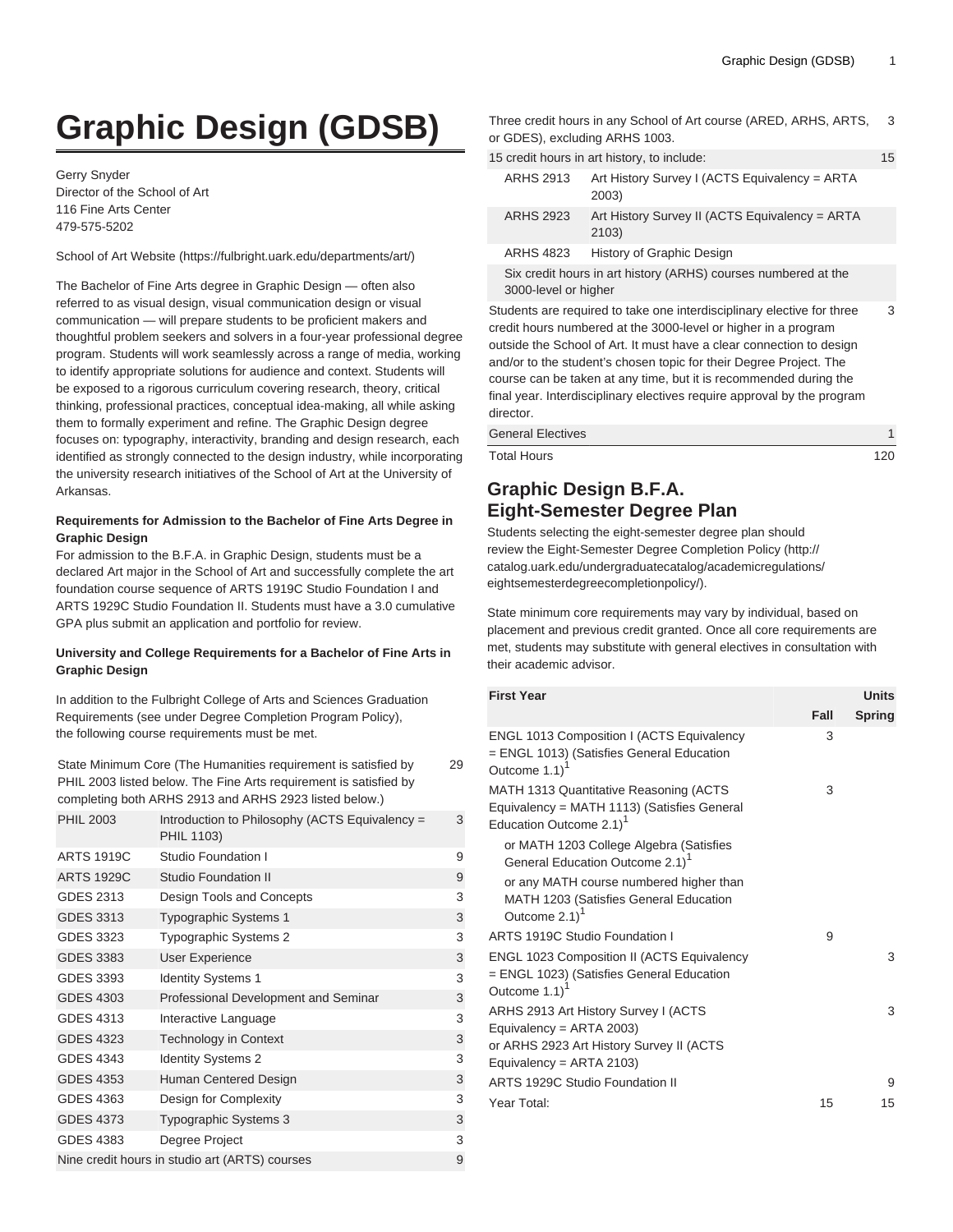| <b>Second Year</b>                                                                                                                        | Fall | Units<br><b>Spring</b> |
|-------------------------------------------------------------------------------------------------------------------------------------------|------|------------------------|
| State Minimum Core-Science with corequisite lab<br>(Satisfies General Education Outcome 3.4) <sup>1</sup>                                 | 4    |                        |
| ARHS 2913 Art History Survey I (ACTS<br>Equivalency = ARTA 2003)<br>or ARHS 2923 Art History Survey II (ACTS                              | 3    |                        |
| Equivalency = ARTA 2103)                                                                                                                  |      |                        |
| GDES 2313 Design Tools and Concepts                                                                                                       | 3    |                        |
| GDES 3313 Typographic Systems 1                                                                                                           | 3    |                        |
| Studio Art (ARTS) course                                                                                                                  | 3    |                        |
| State Minimum Core-Science with corequisite lab<br>(Satisfies General Education Outcome 3.4) <sup>1</sup>                                 |      | 4                      |
| PHIL 2003 Introduction to Philosophy (ACTS<br>Equivalency = PHIL 1103) (Satisfies General<br>Education Outcomes 3.2 and 5.1) <sup>1</sup> |      | 3                      |
| ARHS 4823 History of Graphic Design                                                                                                       |      | 3                      |
| GDES 3323 Typographic Systems 2                                                                                                           |      | 3                      |
| GDES 3383 User Experience                                                                                                                 |      | 3                      |
| Year Total:                                                                                                                               | 16   | 16                     |
| <b>Third Year</b>                                                                                                                         |      | <b>Units</b>           |
|                                                                                                                                           | Fall | <b>Spring</b>          |
| State Minimum Core-U.S. History or Government<br>(Satisfies General Education Outcome 4.2) <sup>1</sup>                                   | 3    |                        |
| GDES 3393 Identity Systems 1                                                                                                              | 3    |                        |
| GDES 4313 Interactive Language                                                                                                            | 3    |                        |
| Art History (ARHS) course numbered at the 3000-<br>level or higher                                                                        | 3    |                        |
| Studio Art (ARTS) course                                                                                                                  | 3    |                        |
| State Minimum Core-Social Sciences (Satisfies<br>General Education Outcome 3.3 and 4.1) <sup>1</sup>                                      |      | 3                      |
| State Minimum Core-Social Sciences (Satisfies<br>General Education Outcome 3.3 and 4.1) <sup>1</sup>                                      |      | 3                      |
| GDES 4303 Professional Development and<br>Seminar                                                                                         |      | 3                      |
| GDES 4343 Identity Systems 2                                                                                                              |      | 3                      |
| Studio Art (ARTS) course                                                                                                                  |      | 3                      |

| <b>Fourth Year</b>                                                                           |      | <b>Units</b>  |
|----------------------------------------------------------------------------------------------|------|---------------|
|                                                                                              | Fall | <b>Spring</b> |
| State Minimum Core-Social Sciences (Satisfies<br>General Education Outcome 3.3) <sup>1</sup> | 3    |               |
| GDES 4323 Technology in Context                                                              | 3    |               |
| GDES 4353 Human Centered Design (Satisfies<br>General Education Outcome 1.2) <sup>1</sup>    | 3    |               |
| GDES 4373 Typographic Systems 3                                                              | 3    |               |
| Art History (ARHS) course numbered at the 3000-<br>level or higher                           | 3    |               |
| GDES 4363 Design for Complexity                                                              |      | 3             |
| GDES 4383 Degree Project (Satisfies General<br>Education Outcome 6.1) <sup>1</sup>           |      | 3             |
| Any School of Art course (ARED, ARHS, ARTS, or<br>GDES)                                      |      | 3             |

Year Total: 15 15

| Interdisciplinary Elective (to be approved by the<br>program director) |    |    |
|------------------------------------------------------------------------|----|----|
| <b>General Electives</b>                                               |    |    |
| Year Total:                                                            | 15 | 13 |
|                                                                        |    |    |

Total Units in Sequence: 120

Internship credit considered in lieu of required studios upon approval of professors, based on content and merit of internship.

| Students must complete the State Minimum Core (https://             |
|---------------------------------------------------------------------|
| nam11.safelinks.protection.outlook.com/?url=http%3A%2F              |
| %2Fcatalog.uark.edu%2Fundergraduatecatalog%2Fgened                  |
| %2Fstateminimum%2F&data=04%7C01%7Crcc003%40uark.edu                 |
| %7C92f936f375f845bf930708d8e3ec5fa1%7C79c742c4e61c4fa5be89a3cb566a  |
| %7CTWFpbGZsb3d8eyJWIjoiMC4wLjAwMDAiLCJQIjoiV2luMzIiLCJBTiI6Ik1haV   |
| %7C1000&sdata=ZHBCul1Vytd                                           |
| %2FCnZSMgcmPS5ZljYEvtv2HPmN6hSxflk%3D&reserved=0) and               |
| the requirements of their major(s) as outlined in the               |
| Catalog of Studies. These courses also fulfill many, if             |
| not all, of the General Education Requirements (https://            |
| nam11.safelinks.protection.outlook.com/?url=http%3A%2F              |
| %2Fcatalog.uark.edu%2Fundergraduatecatalog%2Fgened                  |
| %2Fgeneraleducation%2F&data=04%7C01%7Crcc003%40uark.edu             |
| %7C92f936f375f845bf930708d8e3ec5fa1%7C79c742c4e61c4fa5be89a3cb566a  |
| %7CTWFpbGZsb3d8eyJWIjoiMC4wLjAwMDAiLCJQIjoiV2luMzIiLCJBTiI6Ik1haV   |
| %7C1000&sdata=r35av68n3oEQW9FsIIqBgmbsTnUENpJF7EoP4AD4Bks           |
| %3D&reserved=0). Please visit these pages in the links provided and |
| consult with your academic advisor when making course selections to |
| fulfill these requirements.                                         |
|                                                                     |

# **Honors Requirements**

As part of the Honors Studies Program of the Fulbright College of Arts and Sciences, the School of Art provides the opportunity for academically superior junior- and senior-level students to acquire broader and deeper knowledge and skills in graphic design. This is accomplished through independent research projects in design under the direction of the graphic design faculty. Outstanding achievement is recognized by awarding the distinction "Art Scholar Cum Laude."

# **Project Requirements**

- Design artifact
- Written research report
- Final presentation/exhibition
- Thesis document based on research report with expanded analytical component —address contextual impact of the design artifact and broader implications of the research
- Thesis defense with committee (separate from final presentation/ exhibition)

# **Courses**

| <b>ARHS 4823H</b> | Honors History of Graphic Design | 3   |
|-------------------|----------------------------------|-----|
| GDES 490VH        | Honors Thesis in Graphic Design  | 1-6 |
| <b>GDES 4383H</b> | <b>Honors Degree Project</b>     | 3   |

# **Timeline**

**Sophomore year**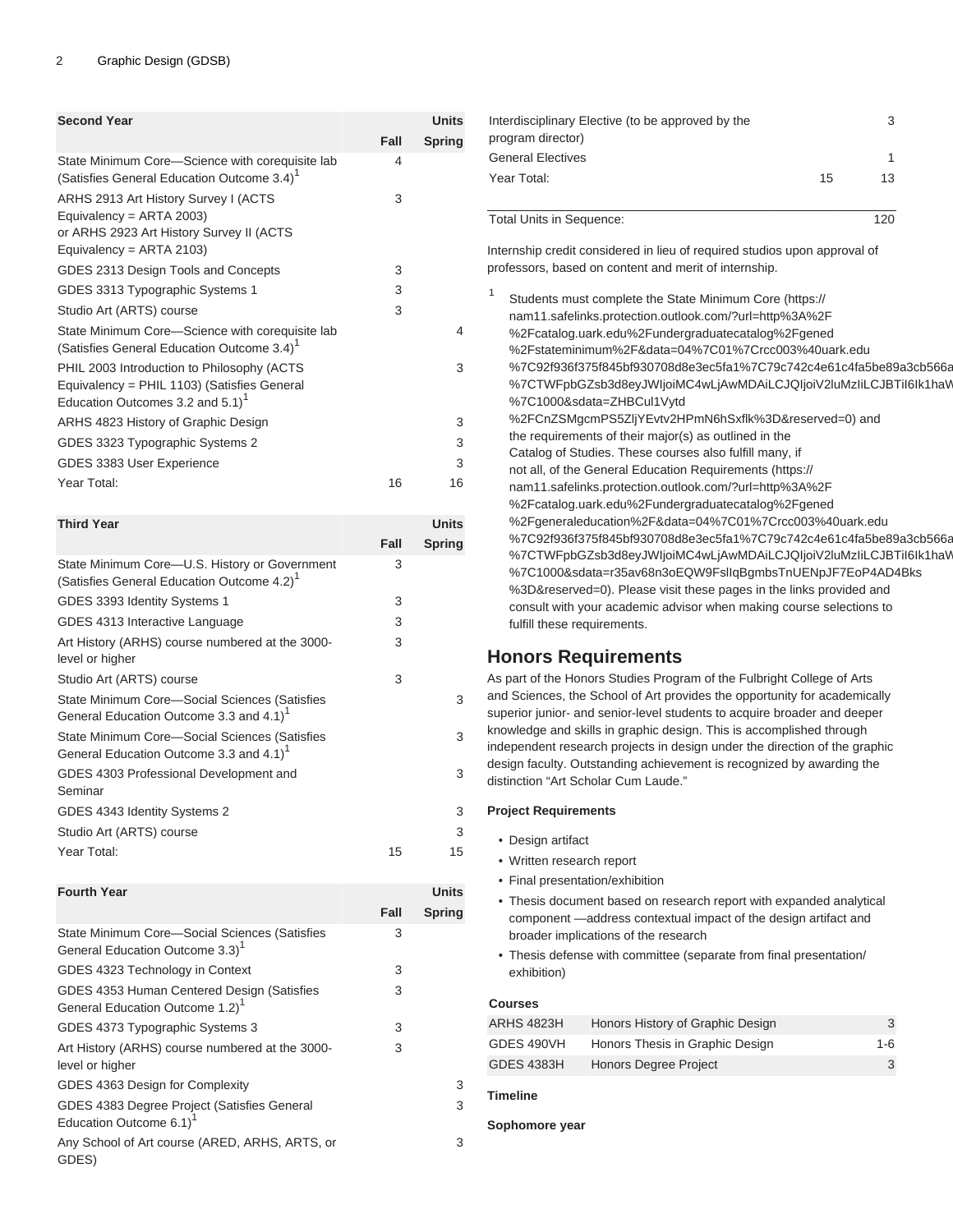- ARHS 4823H Honors History of Graphic Design (3 hours, required, spring semester)
- Declare honors prior to the start of spring semester sophomore year

#### **Junior year**

- GDES 490VH Honors Thesis in Graphic Design (1-6 hours, optional, fall or spring semester)
- Define thesis project
- Thesis proposal due in March

## **Senior year**

- GDES 4383H Honors Degree Project (3 hours, required, spring semester)
- Form thesis committee in fall semester (2 people from School of Art, 1 person from outside SoA)
- Schedule defense in accordance with Fulbright College Honors Program deadline

To graduate with honors distinction, a student must maintain a cumulative grade-point average of 3.5 in all college course work, complete and defend an honors thesis, and take 12 hours of honors credit (which may include the required GDES honors courses listed above). Higher degree distinctions take into consideration the student's entire academic career and are recommended for only those students whose honors projects and programs of study demonstrate a truly exceptional degree of creativity and scholarship.

# **Courses**

## **GDES 2313. Design Tools and Concepts. 3 Hours.**

Introduces Graphic Design students to design concepts with a concentration on professional industry tools. Emphasizes development of visual problem solving while creating well-crafted solutions. Prerequisite: [ARTS 1919C](/search/?P=ARTS%201919C) and [ARTS 1929C](/search/?P=ARTS%201929C). (Typically offered: Fall)

## **GDES 3313. Typographic Systems 1. 3 Hours.**

Examination of letterform construction, including anatomy and architecture. Analysis through a historical lens, exploring technological and cultural contexts. Typographic nuance and connotation. Introduction of the grid as a means to understand layout and organize typography. Prerequisite: [ARTS 1919C](/search/?P=ARTS%201919C) and [ARTS 1929C](/search/?P=ARTS%201929C) and Bachelor of Fine Arts in Graphic Design majors only. (Typically offered: Fall)

#### **GDES 3323. Typographic Systems 2. 3 Hours.**

Will introduce the complexity of adding imagery, both photographic and illustrative, into typographic layout. Management of hierarchy in a more advanced way through grid usage. Artifacts will span print to web, exploring how typography must always adapt to new contexts and audiences. Prerequisite: [GDES 2313](/search/?P=GDES%202313) and [GDES 3313](/search/?P=GDES%203313) and Bachelor of Fine Arts in Graphic Design majors only. (Typically offered: Spring)

#### **GDES 3383. User Experience. 3 Hours.**

Prepare students to design with usability and function at the forefront of their decision making. Personas, user scenarios and research to guide the design process. Exploration of the field of information architecture in order to clearly structure information and experience. Introduction to HTML, CSS, and other interactive languages. Prerequisite: [GDES 2313,](/search/?P=GDES%202313) [GDES 3313](/search/?P=GDES%203313) and Bachelor of Fine Arts in Graphic Design majors only. (Typically offered: Fall and Spring)

#### **GDES 3393. Identity Systems 1. 3 Hours.**

Beginning identity design course, focusing on theory and application of semiotics, through creation of icon sets and small scale applications. Emphasis placed on connotation, creating messaging and formal development. Prerequisite: [GDES 3323](/search/?P=GDES%203323) and Bachelor of Fine Arts in Graphic Design majors only. (Typically offered: Fall)

#### **GDES 4303. Professional Development and Seminar. 3 Hours.**

Preparation of students for professional practice and job seeking. Development of online and print portfolio and other collateral. Contemporary design practice through discussions, reading, writing, guest speakers and studio visits. Emphasis on assisting each student in preparing for their unique future. Prerequisite: [GDES 3383](/search/?P=GDES%203383) and [GDES 3393](/search/?P=GDES%203393) and Bachelor of Fine Arts in Graphic Design majors only. (Typically offered: Spring)

#### **GDES 4313. Interactive Language. 3 Hours.**

Advanced course utilizing interactive languages to create responsive experiences for the web, touch screens. Exploration of the intersection of linear and non-linear design experiences in the application of motion to web. Prerequisite: [GDES 3323](/search/?P=GDES%203323) and [GDES 3383](/search/?P=GDES%203383) and Bachelor of Fine Arts in Graphic Design majors only. (Typically offered: Fall and Spring)

# **GDES 4323. Technology in Context. 3 Hours.**

Advanced course focusing on speculative explorations in the world of interaction design. Much of the work will be touch and gesture based and dealing with the built environment. Application of knowledge about proper workflow and execution in an advanced way. Prerequisite: [GDES 4303](/search/?P=GDES%204303) and [GDES 4313](/search/?P=GDES%204313) and Bachelor of Fine Arts in Graphic Design majors only. (Typically offered: Fall)

#### **GDES 4343. Identity Systems 2. 3 Hours.**

Advanced identity design course emphasizing creating cohesive messaging systems that cover a wide range of media. Creation of identity systems that are based on research and appropriate to content, context and audience. Media may span environmental, motion, print, web and packaging. Prerequisite: [GDES 3393](/search/?P=GDES%203393) and [GDES 4313](/search/?P=GDES%204313) and Bachelor of Fine Arts in Graphic Design majors only. (Typically offered: Fall and Spring)

#### **GDES 4353. Human Centered Design. 3 Hours.**

Research-based studio introducing design methods that focus on an audience centric process. Exposure to communication theory, modes of persuasion, sustainability, how to design for niche audiences. Prerequisite: [GDES 4303](/search/?P=GDES%204303) and [GDES 4313](/search/?P=GDES%204313) and Bachelor of Fine Arts in Graphic Design majors only. (Typically offered: Fall)

#### **GDES 4363. Design for Complexity. 3 Hours.**

Providing opportunity to address problems existing outside of the classroom with the focus shifting between design for good initiatives. Collaboration, research, problem seeking and solving will be addressed. Prerequisite: [GDES 4323](/search/?P=GDES%204323), [GDES 4343](/search/?P=GDES%204343), [GDES 4353,](/search/?P=GDES%204353) and Bachelor of Fine Arts in Graphic Design majors only. (Typically offered: Fall and Spring)

#### **GDES 4373. Typographic Systems 3. 3 Hours.**

Culminating typography course, exploration of typography at an advanced level through a variety of projects. Projects may range from type design to type in motion to complex publication design. Exhibition of the utmost professional ideation, process, execution and craft expected. Prerequisite: [GDES 4303,](/search/?P=GDES%204303) [GDES 4343,](/search/?P=GDES%204343) and Bachelor of Fine Arts in Graphic Design majors only. (Typically offered: Fall and Spring)

#### **GDES 4383. Degree Project. 3 Hours.**

Capstone course requiring completion of a self-directed project through in-depth research, writing and making, offering an opportunity to specialize prior to entering the job market. Prerequisite: [GDES 4323](/search/?P=GDES%204323), [GDES 4343](/search/?P=GDES%204343), [GDES 4353,](/search/?P=GDES%204353) and Bachelor of Fine Arts in Graphic Design majors only. (Typically offered: Spring)

# **GDES 4383H. Honors Degree Project. 3 Hours.**

Capstone course requiring completion of a self-directed project through indepth research, writing and making, offering an opportunity to specialize prior to entering the job market. Prerequisite: Honors standing, [GDES 4323](/search/?P=GDES%204323), [GDES 4343](/search/?P=GDES%204343), [GDES 4353,](/search/?P=GDES%204353) and Bachelor of Fine Arts in Graphic Design majors only. (Typically offered: Spring)

This course is equivalent to [GDES 4383](/search/?P=GDES%204383).